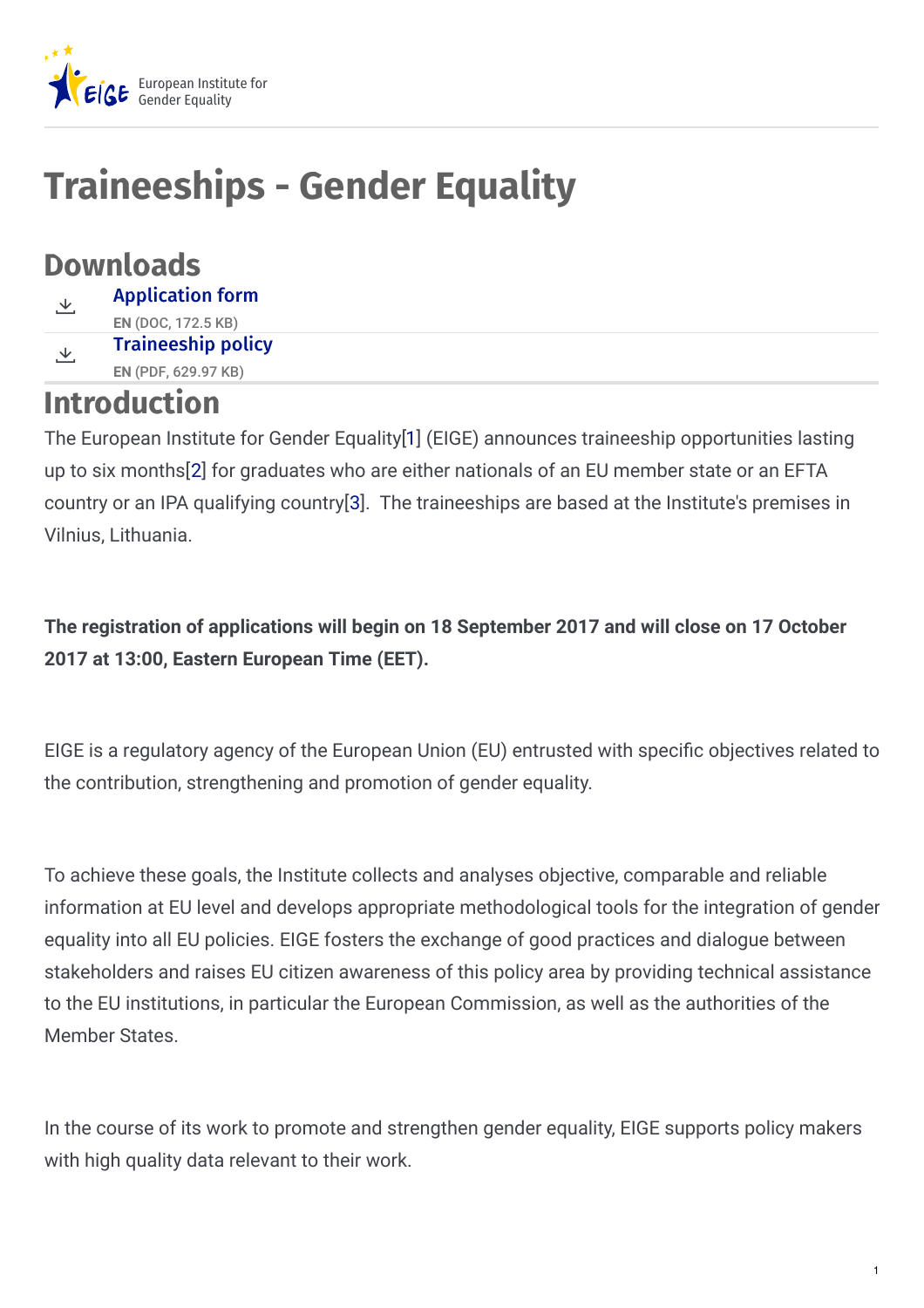The traineeships aim principally to:

provide on the job training experience in key areas of the Institute's work; extend and apply knowledge acquired in the course of studies or working life; provide practical working knowledge of EU agencies and institutions; enable trainees to acquire work experience in an EU agency context.

The Institute is an equal opportunity employer and accepts applications without distinction on the grounds of age, race, political, philosophical or religious conviction, gender or sexual orientation and regardless of disabilities, marital status or family situation.

## **Traineeship description**

The trainee provides assistance and support to ensure the smooth functioning of a particular area of the Institute's work. The trainee is provided with relevant work experience in the context of an EU agency.

Reporting to a supervisor, the trainee can expect to carry out duties from the following:

Assist with work in connection with the Institute's research on various aspects of gender equality; gender mainstreaming; gender-based violence; knowledge management (including EIGE's Resource & Documentation Centre (RDC)) stakeholder relations and communications; Assist in the collection and processing of data and information on gender equality and gender mainstreaming;

Participate in the review, analysis and synthesis of results and conclusions drawn from studies and research on gender equality;

Assist with the work to support the management of knowledge and information on gender equality for the RDC;

Contribute to monitoring developments in gender equality policies at a EU level and managing relations with EIGE's stakeholders;

Support in the organisation of EIGE's awareness raising events and expert meetings; Contribute to EIGE's communication activities by producing content to communication products, such as social media, newsletter, website and fact sheets.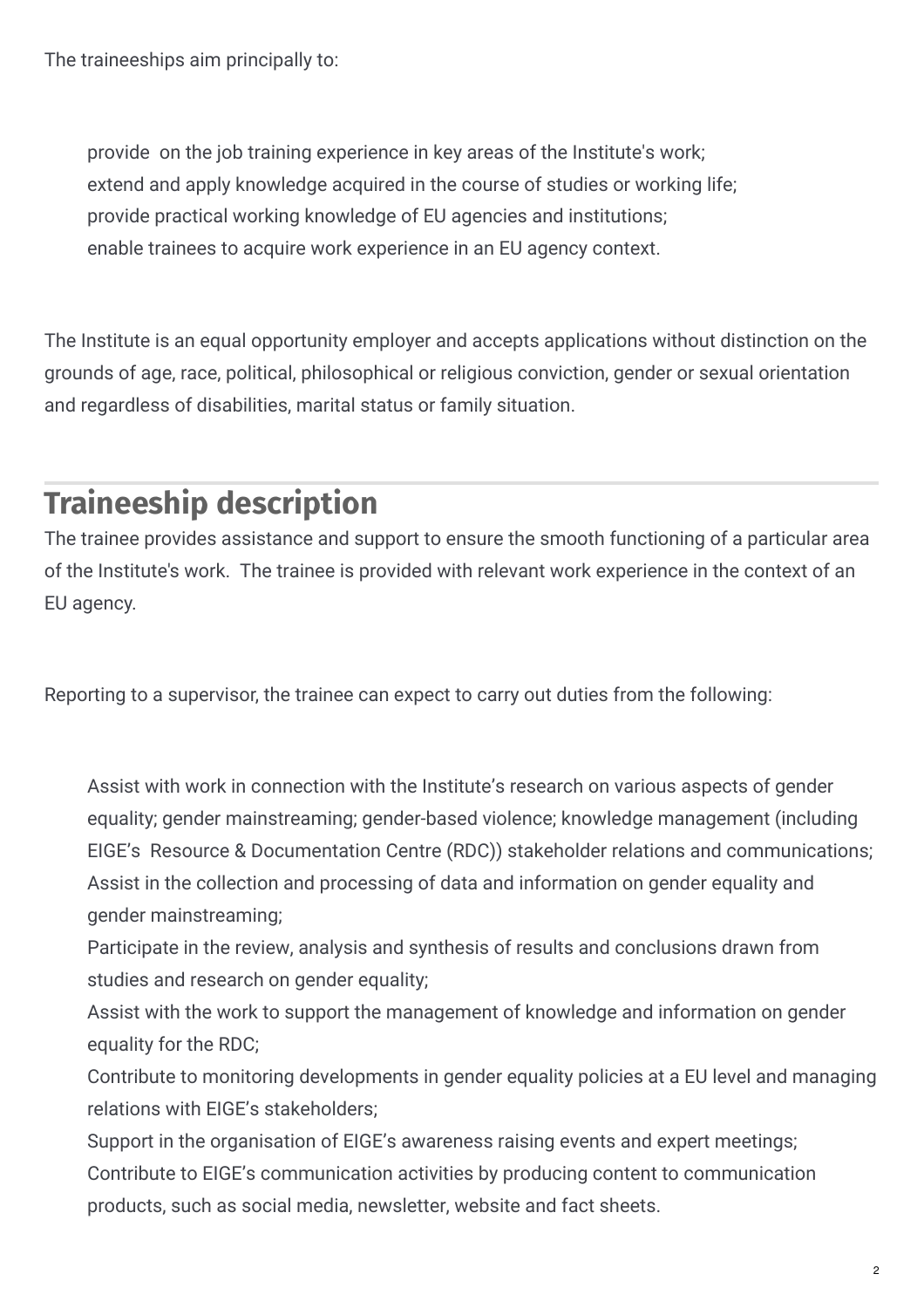The traineeships are open to applicants who have not previously undertaken a traineeship in another EU institution or body and who meet the following requirements:

a recognised university degree[\[4](https://eige.europa.eu/recruitment/eige-2017-tr-8#4)] preferably in social sciences or humanities, evidencing completion of a full cycle of study.

some initial experience in issues related to gender equality obtained either through specialisation as part of the applicant's studies for a university degree, a dissertation or other research project conducted via a previous traineeship or otherwise through relevant professional experience.

Applicants must have fluent English, both spoken and written, an excellent knowledge of at least one other EU language as well as computer skills applicable to a Windows environment.

### **Application procedure**

There are two stages:

#### **Stage 1 - Online registration**

Candidates must submit their application electronically using EIGE's application form. Applications must reach [eige.hr@eige.europa.eu](mailto:eige.hr@eige.europa.eu) by not later than 13:00, Eastern European Time (EET) on 17 October 2017 and the subject title should include the name of the candidate and the reference number of the traineeship.

Candidates are requested to send their completed application in English, the working language of the institute. All parts of the application form must be completed in full. Incomplete applications will not be considered.

**Stage 2 - Supplementary documentation (applicable only to candidates selected to start a traineeship)**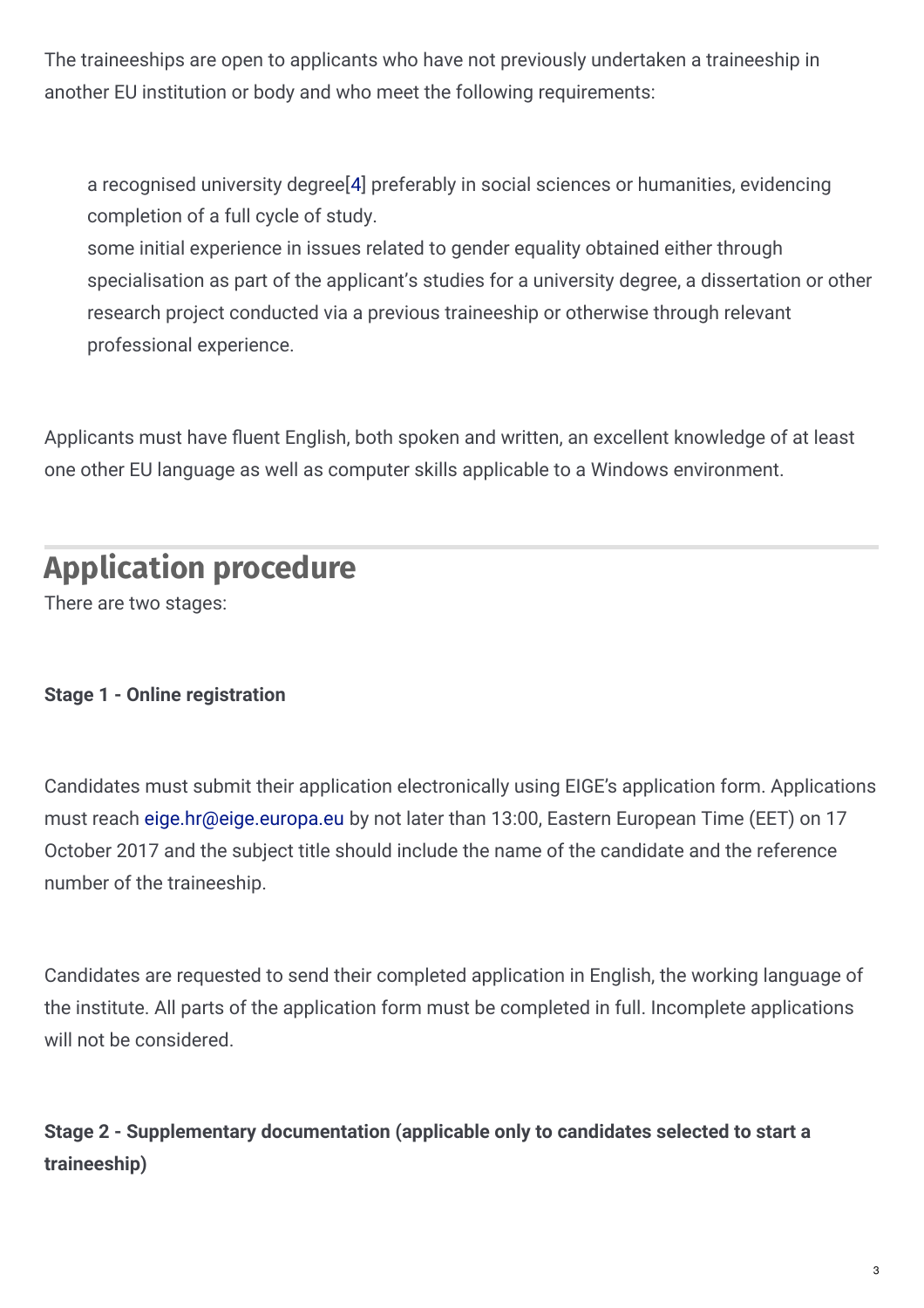Should a candidate be selected to start a traineeship, in order for the application to be considered complete, she/he must provide copies of all the supporting documents - e.g. proof of nationality, diplomas, academic qualifications, employment certificates as applicable, insurance policy for sickness and accident during the period of the traineeship, medical certificate indicating work fitness, etc. - needed to prove that they satisfy all admission conditions.

Candidates must be prepared to submit proof of their qualifications upon request. All documentary evidence of any professional experience must indicate start and end dates for previous positions and the start date and continuity for the current position held.

Candidates will be eliminated if:

their application is received after 13:00, EET on 17 October 2017. they do not use and duly complete the official application form provided by EIGE. they do not meet the general conditions described in the pre-requisites section.

Eligible candidates shall be selected on the basis of their application. The Institute regrets that, due to the large volume of applications it receives only candidates selected for interviews will be contacted.

A selection committee shall oversee the analysis of the applications to assess and select those best matching the profile and qualifications required for each traineeship. On this basis the selection committee can invite the selected candidates for an interview.

The work of the selection committee is confidential. Candidates shall not make direct or indirect contact with the selection committee or have anybody do so on their behalf. The Appointing Authority reserves the right to disqualify any candidate who disregards this instruction.

All inquiries for information should be sent by e-mail to [eige.hr@eige.europa.eu](mailto:eige.hr@eige.europa.eu) quoting the reference of the traineeship.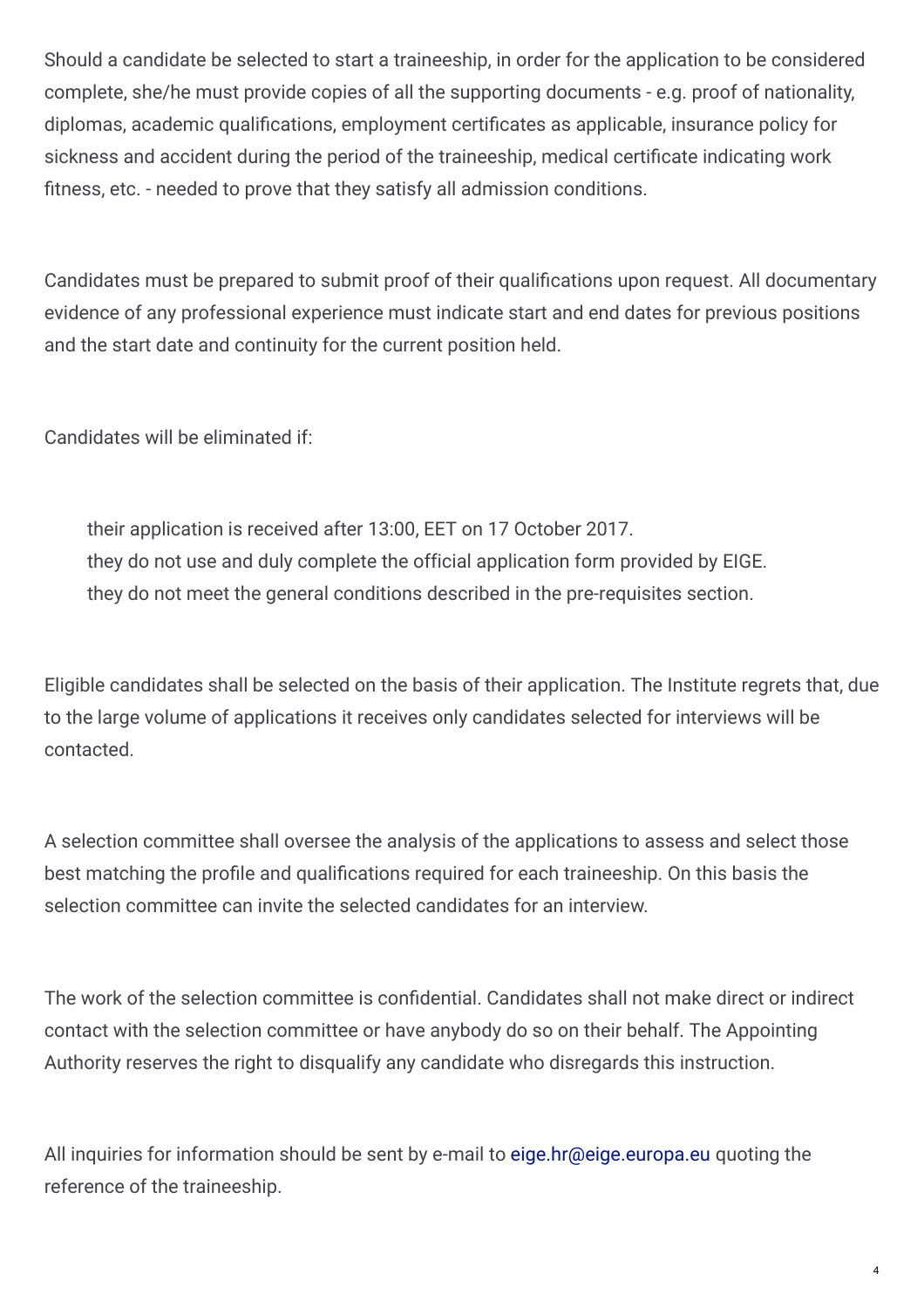### **Engagement & conditions**

Engagement for a traineeship will be decided by the Institute's Director on the basis of a reserve list of candidates proposed by the selection committee. Candidates should note that inclusion on the reserve list does not guarantee selection. The established reserve list may be used for other similar traineeships depending on the Institute's needs and will be valid until the 31 December following the year of engagement.

The traineeship is supported by a monthly grant equivalent to €750. While a travel allowance will be provided, trainees however will have to make their own health insurance arrangements. Applicants are advised to read Director's Decision No. 111/2016 since it contains other relevant information .

### **Data protection**

The purpose of processing of the data submitted by candidates is to manage each application in view of a possible pre-selection and recruitment as a trainee at the Institute. Unsuccessful application files are kept for two years following the closure of the selection procedure, after which time they are destroyed.

The personal information requested from applicants will be processed in line with Regulation (EC) N°45/2001 of the European Parliament and of the Council of 18 December 2000 on the protection of individuals with regard to the processing of personal data by EU institutions and bodies and on the free movement of such data.

# **Lithuania & living in Vilnius**

Lithuania is a member of the Schengen Area and it borders Latvia, Belarus, Poland and the Kaliningrad region of Russia. Its western coastline - noted for its fine beaches, dunes and majestic pines - straddles the Baltic Sea.